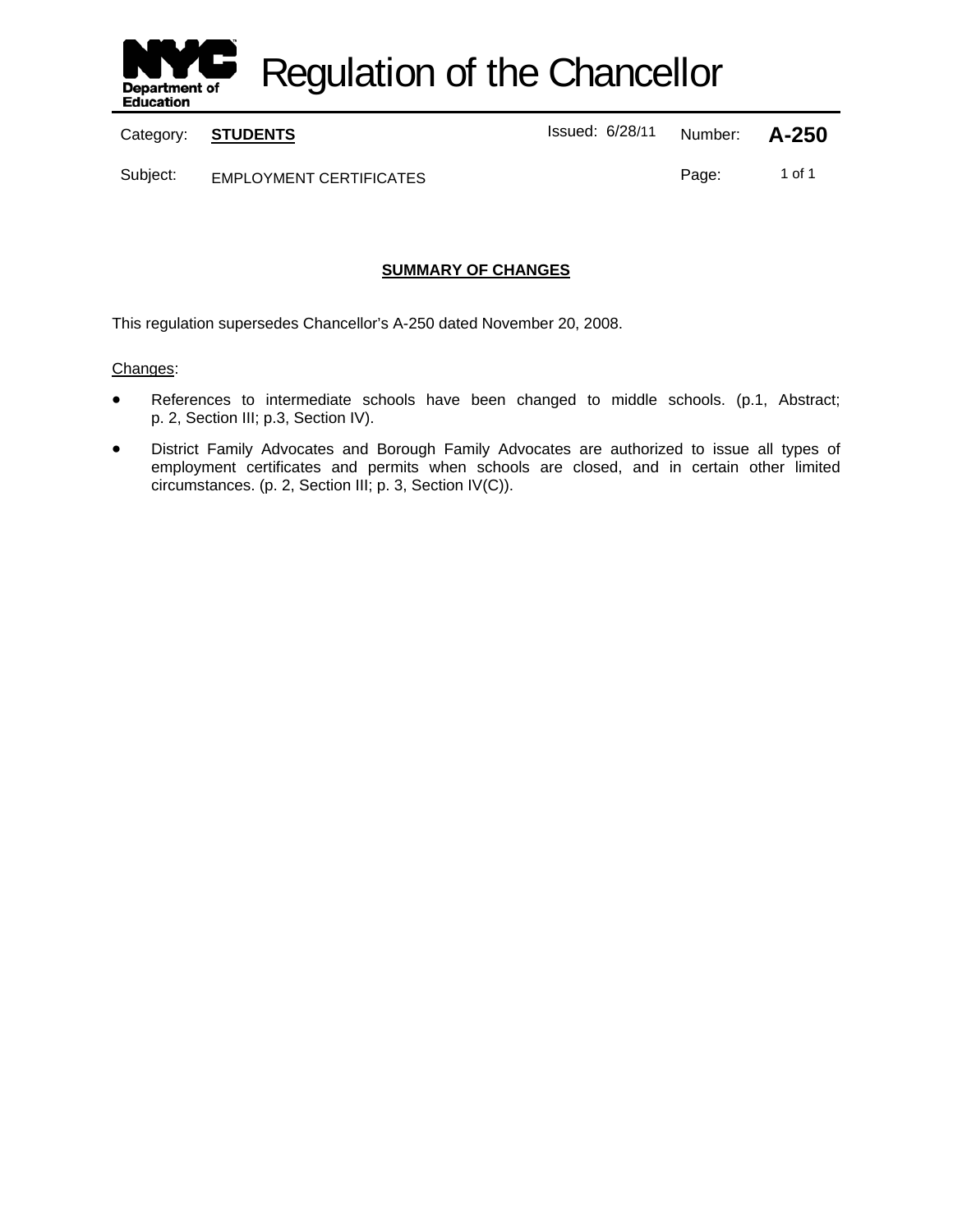### **ABSTRACT**

This regulation supersedes and replaces Chancellor's Regulation A-250 dated November 20, 2008 and outlines the procedures for the issuance of Employment Certificates for students in New York City. State law mandates the issuance of employment certificates for students eligible to receive them. Only designated staff members in schools (public and non-public) have the legal authority to issue employment certificates. All public high schools and middle schools are required to issue employment certificates to students attending their schools who request such certificates. All public high schools are also required to issue employment certificates to students who attend non-public schools. All public schools are required to issue employment certificates until the last day of school in each school year. High schools and middle schools that are open for instruction during the summer are required to issue employment certificates during the summer.

### **I. EMPLOYMENT CERTIFICATION REQUIREMENTS**

- A. All minors under 18 years of age (including college students, high school graduates, married, and volunteer workers) must obtain employment certificates in order to work (exceptions noted below). However, employment certification is not required for a minor 16 years of age or over who attends a recognized institution of higher learning and is employed by a non-profit college or university. Minors 14 years of age or over are not required to have employment certification to work as caddies, babysitters or to engage in casual employment consisting of yard work and household chores in and about a residence or the premises of a non-profit, non-commercial organization, not involving the use of power driven machinery. Minors 16 years of age working in agriculture are not required to have an employment certificate. Employment certificates are not required after a student reaches his/her  $18<sup>th</sup>$  birthday.
- B. Employment certification is a legal procedure mandated under the New York State Education and Labor Laws. School staff assigned the responsibility for employment certification act on behalf of the Chancellor.

### **II. EMPLOYMENT CERTIFICATION PROCEDURES**

- A. Each principal or designee of a junior high school or high school must implement a schedule of certification service that will:
	- 1. Alert the student body to where and when employment certification services will be available.
	- 2. Administer employment certification service through the last day of the official school calendar and during summer school (if they are open for summer school).
- B. Minor students have the right to be issued appropriate employment certificates. School authorities may not deny them without lawful reason. Except as set forth below, an employment certificate expires two years from the date of issuance.
- C. Applicants for employment certification (other than applicants for child models under 12 years of age) must apply in person to sign the certificate and/or permit.
- D. The minimum age for general employment is 14 years of age. Students may not be certified for general employment prior to reaching their  $14<sup>th</sup>$  birthday.
- E. All employment certificates must be numbered. Each category of certificate shall have two separate series of consecutive numbers, one for boys and one for girls, beginning with the first issuance of that type of certificate in September of each school year.
- F. Employment certification records must be kept in a central file at the school until the minor's  $21<sup>st</sup>$  birthday. They must be accessible for presentation if subpoenaed. They must be forwarded in the student's cumulative record folder when a school transfer is effected.

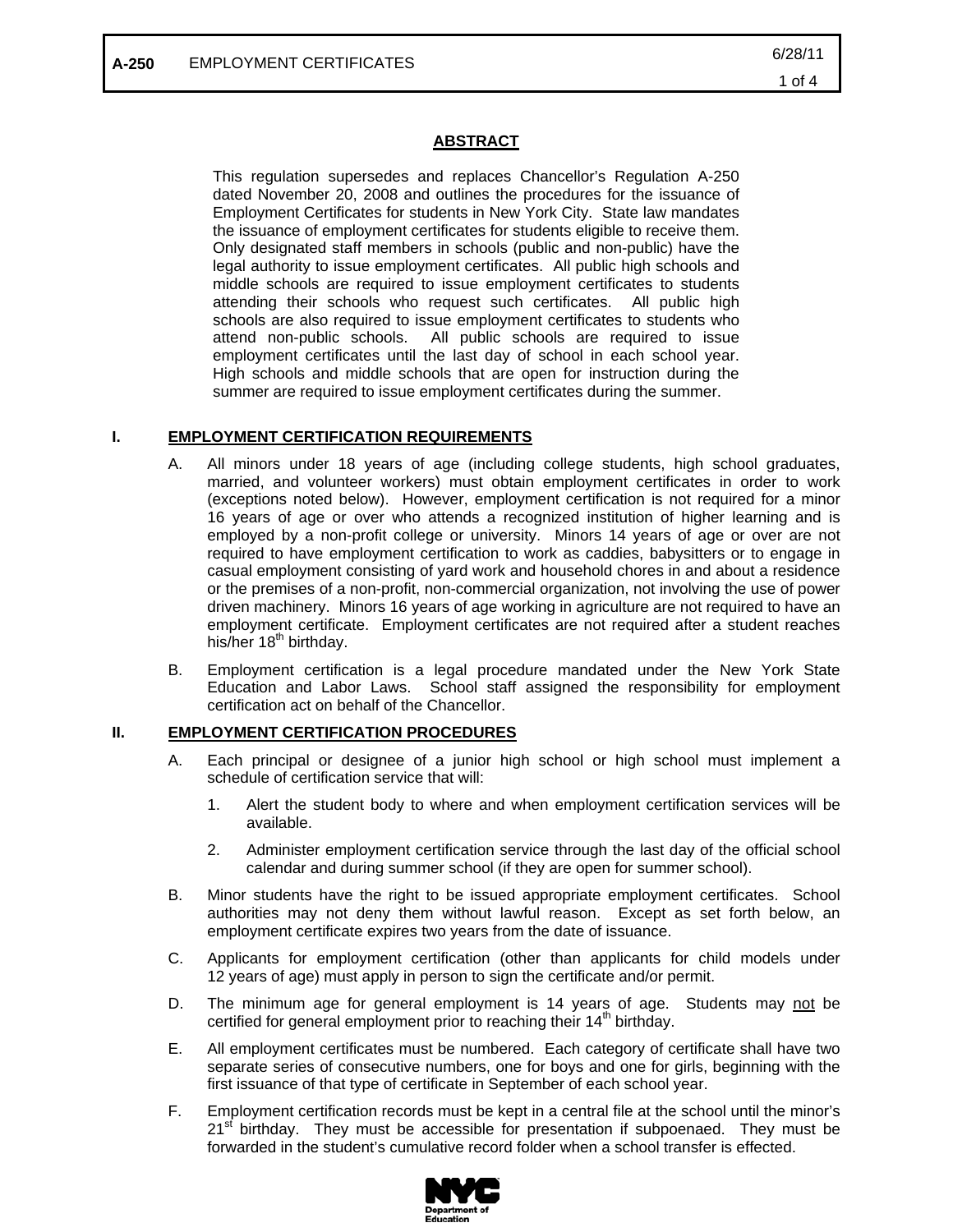- G. Schools should advise students that if they intend to take positions in upstate communities they should obtain employment certificates prior to leaving New York City. Employment certificates can be obtained outside New York City if required documents are available.
- H. Child Performer Permits may only be obtained through the New York State Department of Labor, Division of Labor Standards, Permit and Certificate Program. Information may be obtained from the Department of Labor website at www.labor.state.ny.us.
- I. State law regulates permitted working hours for minors under 18 years of age (see Attachment No. 1 – "Permitted Working Hours for Minors" and Attachment No. 4 "Explanation of Exceptions"). Hours can be extended under certain conditions during the school year when schools are open, and must be approved by the certifying officer at the student's school. (See Attachment No. 2 – Sample of Satisfactory Academic Standing).

### **III. OBTAINING AN EMPLOYMENT CERTIFICATION**

To obtain an employment certificate, the student must submit an "Application for Employment Certificate" form (Form AT-17), see Attachment No. 3) to the issuing official. This form may be downloaded at:

http://schools.nyc.gov/StudentSupport/StudentAttendance/WorkingPapers/default.htm.

The "Application for Employment Certificate" form and all types of employment certificates and permits may be obtained from the student's public high school, junior high school or middle school. When public schools are closed, employment certificates may be obtained from the District Family Advocate or Borough Family Advocate.

The "Application for Employment Certificate" (Form AT-17) contains the following six parts:

### **Part I – Parental Consent**

Completed by applicant and parent/guardian. The parent or guardian must sign the application.

For *Full-Time* employment (first certificate only), the parent or guardian must appear at the certification center to sign the application unless the minor is a high school graduate and presents documentation.

For *Part-Time* employment and all other employment certification, the parent or guardian must sign the application, but need not appear in person.

### **Part II – Evidence of Age**

The following original documents are acceptable as proof of age provided that the minor's date of birth appears on the document: birth certificate (with official seal), duly certified record of baptism, passport (current or expired), citizenship papers, driver's license or any other proof of age on school records which has been in existence for two years or more.

### **Part III – Certificate of Physical Fitness**

The applicant must present a doctor's note signed in *ink* by a health care provider, Department of Health or private physician stating that he/she is in good health to work. If the doctor's note indicates limitations, the issuing official shall provide the applicant with a "Limited Employment Certificate" and specify the occupation, employer and expiration date directly on the employment certificate.

### **Part IV – Pledge of Employment**

This section must be completed by the prospective employer only under the following conditions: the applicant is 16 or 17 years of age seeking full-time employment and has not graduated from high school; or if the applicant is being issued a "Limited Employment Certificate."

### **Part V – Schooling Record**

This section must be completed by the student's school if he/she is dropping out of school and is over 16 years of age and obtaining a full-time employment certificate.

### **Part VI – Employment Certification**

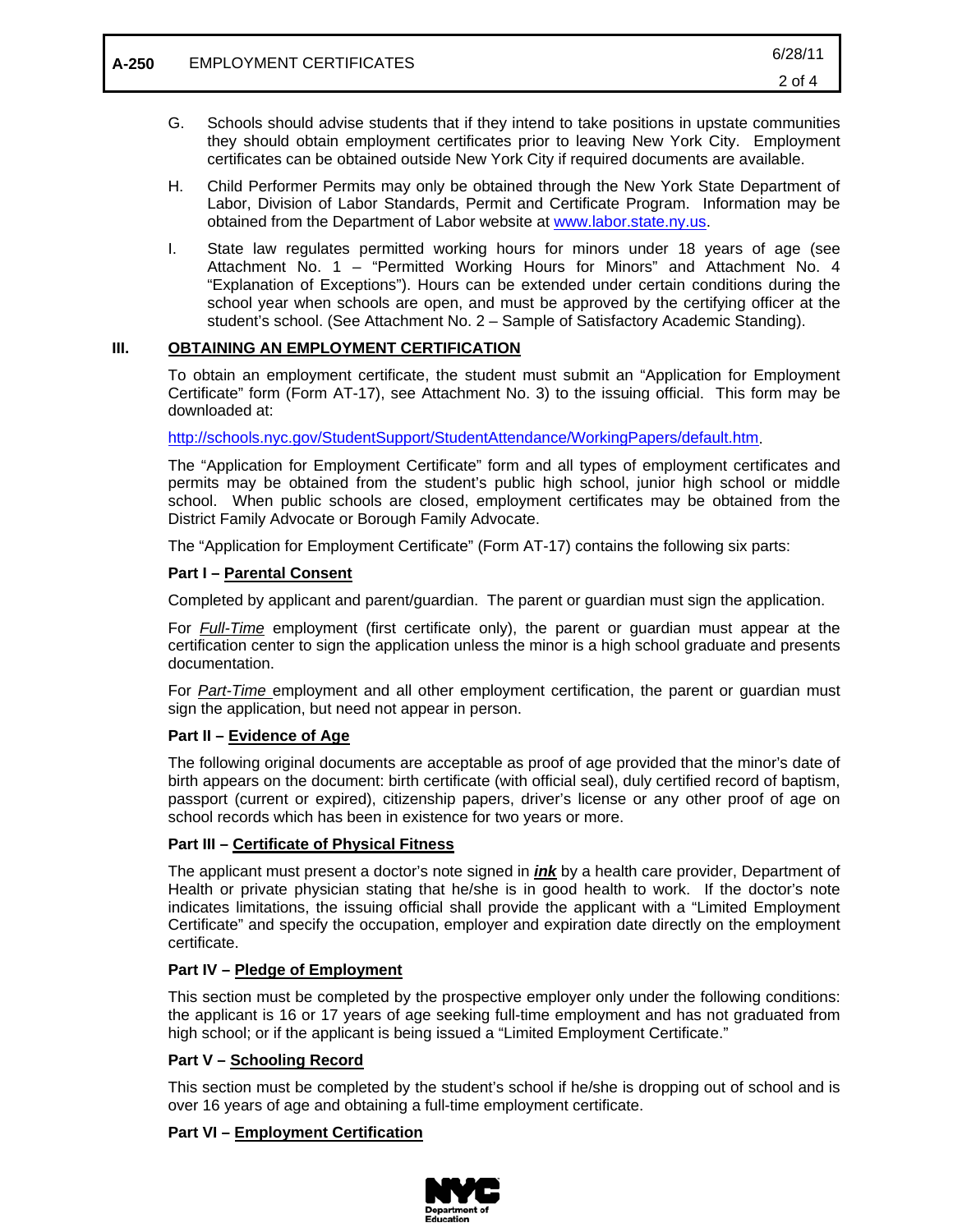# **A-250** EMPLOYMENT CERTIFICATES 6/28/11

This part of the application records the pertinent information concerning the issuance of the employment certificate. This includes the official number of the certificate issued, the date of issuance, the issuing center and address, and the signature of the issuing officer.

- A. An applicant for a full-time employment certificate who is 16 or 17 years of age and wishes to withdraw from school prior to graduation must have parental consent and participate in a Planning Interview. The Planning Interview is conducted at the school by a guidance counselor, assistant principal, principal or other designee of the principal. The purpose of the Planning Interview is to reinforce the importance of a high school diploma, discuss the possibility of remaining in school and to provide information about alternative educational programs and the student's right to attend school until age 21.
- B. If a minor is currently employed on a part-time basis by more than one employer, each employer must retain an original employment certificate on file during the minor's period of employment. An application (Form AT-17), with Part I (Parental Consent) completed and signed must be presented to the issuing office for each additional employment certificate.
- C. A lost or mutilated employment certificate may be replaced when the student presents another application (AT-17). Only Part I of the subsequent application (Parental Consent) need be completed if the original certification documents (previously completed application and certificate of physical fitness within the year) are on file in the office issuing the replacement certificate.

# **IV. CERTIFICATION SITES**

All public high schools, junior high schools, and middle schools upon request must issue employment certificates to students who attend their schools. All public high schools must issue employment certificates upon request to students who attend non-public schools.

- A. Public Schools Designated school staff issue employment certificates to:
	- 1. All students 14 through 17 years of age who are on their registers.
	- 2. All former students 16 through 17 years of age who have been discharged from a high school register within one year of the current date and are not admitted to another New York City public school.
	- 3. All students 11 through 17 years of age who are requesting newspaper carrier permits.
	- 4. All high schools are required to issue employment certificates to non-public school students whose schools do not issue employment certificates. Non-public school students must present documentation of current school registration.
- B. Non-Public Schools Designated school staff at authorized private and parochial schools can issue employment certificates and are encouraged to do so in order to accommodate their students. Non-public schools are authorized to issue employment certificates upon the successful completion of training conducted by the New York City Department of Education. Training is conducted upon request. Employment certificates may be issued by non-public schools as follows:
	- 1. All students 14 through 17 years of age who are on their registers.
	- 2. All students 11 through 17 years of age who are on their registers and who are requesting newspaper carrier permits.
- C. District Family Advocates and Borough Family Advocates are available to issue all types of employment certificates and permits to:
	- 1. Students seeking part-time employment certificates when schools are closed.
	- 2. Minors under 18 years of age requesting special occupation permits (child models, newspaper carriers, street trades, and farm workers.)
	- 3. Non-public school students under 18 years of age, if the school does not issue certificates.

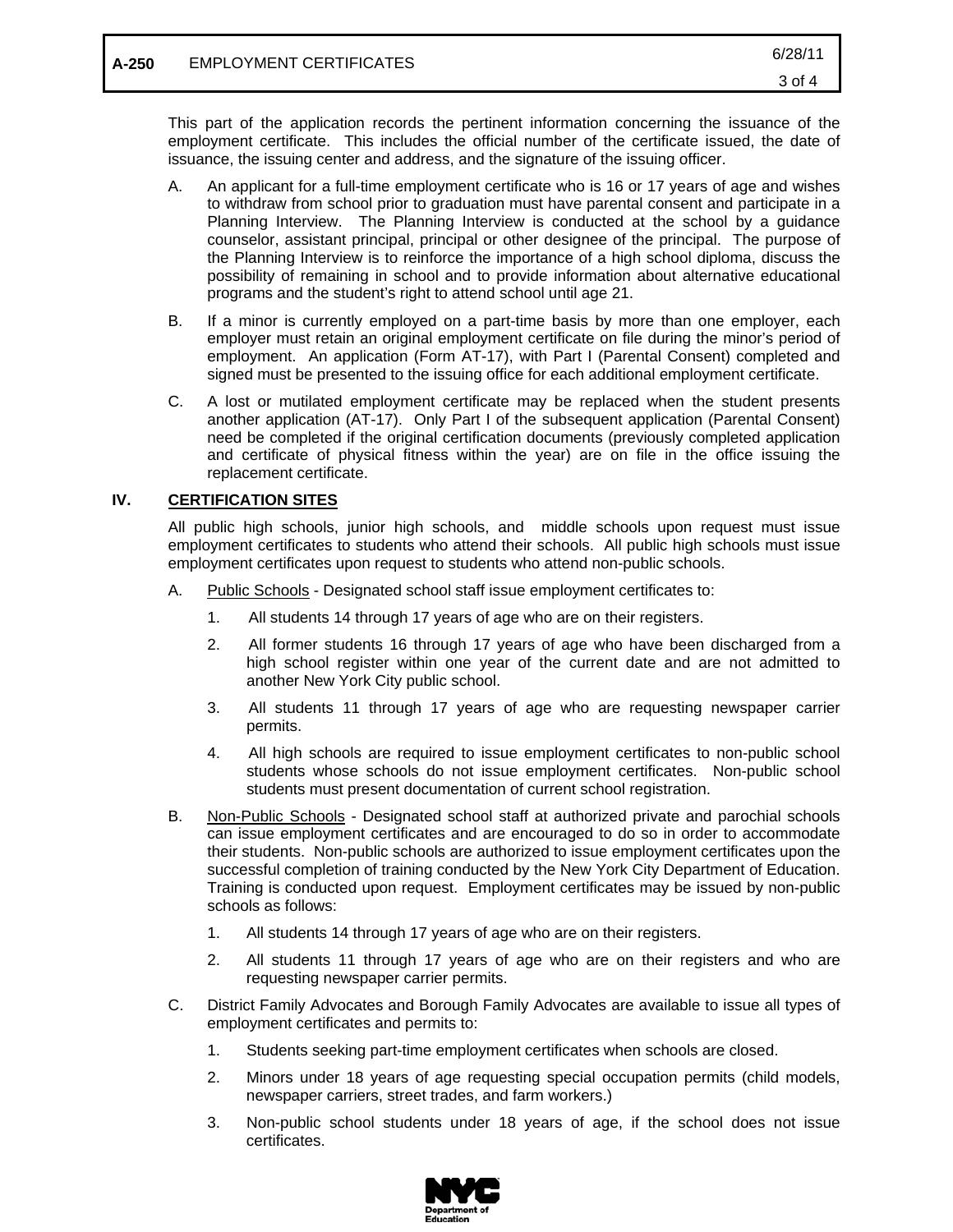4. Out-of-state minors under 18 years of age.

### **V. TYPES OF EMPLOYMENT CERTIFICATES AND EMPLOYMENT PERMITS**

- A. Full-Time Employment CertificatesIssued to a minor 16 or 17 years of age who has obtained a "pledge of employment" for full-time employment, declares an intention to leave day school and has had an exit interview, or is a high school graduate.
- B. Student General Employment Certificate Issued to a minor 16 or 17 years of age who is enrolled in a day school but wishes to work after school hours, during vacation periods, or both.
- C. Student Non-Factory Employment Certificate Issued to a minor 14 or 15 years of age who is enrolled in a day school but wishes to work after school hours, during vacation periods, or both.
- D. Limited Employment Certificate Issued to a minor 14 through 17 years of age with a medical limitation to work, according to the particular type of certificate indicated (Full-Time, Student General or Non-Factory). A limited employment certificate is valid for a six-month period. However, if the examining physician indicates upon the certificate of limited physical fitness that the physical disability of the minor is of a permanent nature, the certificate shall not expire at the end of six months, but shall remain valid as long as the nature and type of work set forth in the pledge of employment remains the same.
- E. Child Model Permit Issued to a minor from infancy to 17 years of age, upon submission of an original doctor's note, school record (if school age), and evidence of age.
- F. Street Trades Permit Issued to a minor 14 through 17 years of age to engage in the occupation of selling newspapers or periodicals (purchased from supplier) on the street or in other public places. It also includes a self-employed minor 14 years of age who works in the capacity of shining shoes on the streets or in other public places (Form AT-22).
- G. Farm Work Permit Special Issued to a minor over 12 years of age to engage in the occupation of hand-harvesting of berries, fruits and vegetables (Form AT-25).
- H. Farm Work Permit Issued to a minor 14 or 15 years of age to engage in the occupation of farm work (Form AT-222).
- I. Newspaper Carrier Permit Issued to a minor (employed on a salary basis) through 17 years of age to engage in the occupation of delivering newspapers, or other printed materials, to customers at their homes or places of business. A certificate of physical fitness is not required for the issuance of a newspaper carrier permit if the applicant has documentation that he/she is qualified.

# **VI. REVOCATION**

A certificate or permit may be revoked if school officials determine that the employment is affecting the student's required school attendance, progress in school, health, and welfare. Also, certificates and permits may be revoked if school officials discover that the issuance of the certificate or permit was based on false information. In these circumstances, school officials must provide due notice prior to revoking the certificate or permit.

### **VII. INQUIRIES**

Inquiries pertaining to this regulation should be addressed to:

|                | Office of School and Youth Development   |               |
|----------------|------------------------------------------|---------------|
| Telephone:     | N.Y.C. Department of Education           | <u>Fax:</u>   |
| 212 -374- 6095 | 52 Chambers Street<br>New York, NY 10007 | 212-374 -5751 |

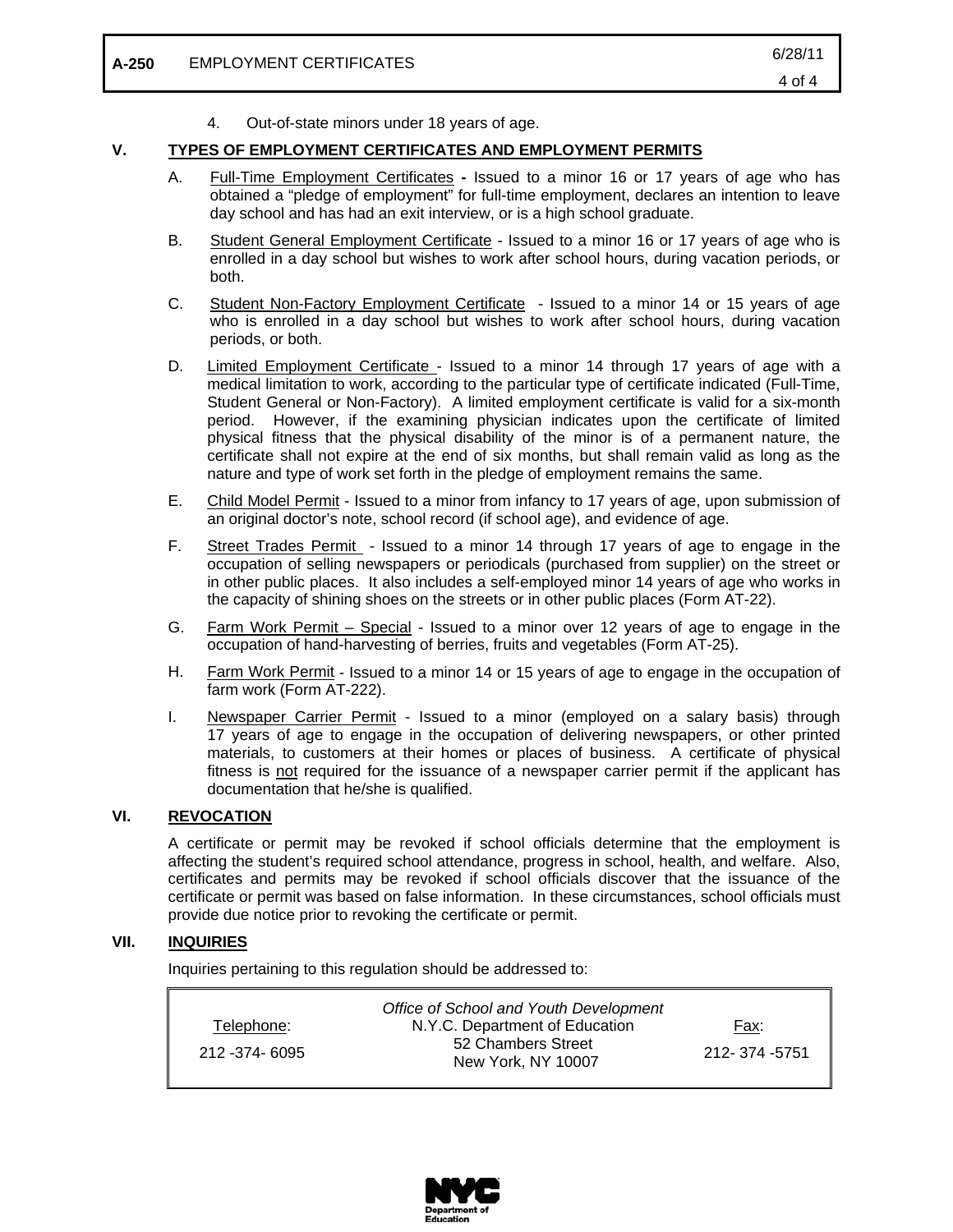

# **PERMITTED WORKING HOURS FOR MINORS**

The following chart is a summary of the permitted working hours' provisions of the New York State Labor Law relating to minors under 18 years of age.

| Age                                | <b>Industry/Occupation</b>                                                                                             | <b>Maximum Daily</b>                                                                                                                             | <b>Maximum</b>          | <b>Maximum</b><br>Days Per | <b>Permitted Hours</b>                                                                     |  |  |
|------------------------------------|------------------------------------------------------------------------------------------------------------------------|--------------------------------------------------------------------------------------------------------------------------------------------------|-------------------------|----------------------------|--------------------------------------------------------------------------------------------|--|--|
|                                    |                                                                                                                        | <b>Hours</b>                                                                                                                                     | <b>Weekly Hours</b>     | <b>Week</b>                |                                                                                            |  |  |
| Minors - When School is in Session |                                                                                                                        |                                                                                                                                                  |                         |                            |                                                                                            |  |  |
| 14 and 15                          | All occupations except<br>farm work, newspaper<br>carrier,<br>and<br>street<br>trades.                                 | 3 hours on school<br>days; 8 hours on<br>other days                                                                                              | 18 hours <sup>1</sup>   | $\overline{6}$             | 7 AM to 7 PM                                                                               |  |  |
| 16 and 17                          | All occupations except<br>farm work, newspaper<br>carrier,<br>street<br>and<br>trades.                                 | 4 hours on days<br>school<br>preceding<br>days (Mon., Tues.,<br>Wed., Thurs.) $2$ ;<br>8 hours on Fri., Sat.,<br>Sun., and holidays <sup>4</sup> | $28$ hours <sup>4</sup> | 6 <sup>4</sup>             | 6 AM to 10 $PM^3$                                                                          |  |  |
|                                    |                                                                                                                        | Minors - When School is NOT in Session                                                                                                           |                         |                            |                                                                                            |  |  |
| 14 and 15                          | All occupations except<br>farm work, newspaper<br>carrier.<br>and<br>street<br>trades.                                 | 8 hours                                                                                                                                          | 40 hours                | 6                          | 7 AM to 9 PM<br>June 21 to Labor Day                                                       |  |  |
| 16 and 17                          | All occupations except<br>farm work, newspaper<br>carrier,<br>and<br>street<br>trades.                                 | $8$ hours <sup>4</sup>                                                                                                                           | $48$ hours <sup>4</sup> | 6 <sup>4</sup>             | 6 AM to Midnight <sup>4</sup>                                                              |  |  |
|                                    |                                                                                                                        | <b>Minors - NOT Attending School</b>                                                                                                             |                         |                            |                                                                                            |  |  |
| 16 and 17                          | All occupations except<br>farm work, newspaper<br>street<br>carrier,<br>and<br>trades.                                 | 8 hours <sup>4</sup>                                                                                                                             | 48 hours <sup>4</sup>   | $6$ hours <sup>4</sup>     | 6 AM to Midnight <sup>4</sup>                                                              |  |  |
|                                    |                                                                                                                        | <b>Farm Work</b>                                                                                                                                 |                         |                            |                                                                                            |  |  |
| 12 and 13                          | Hand<br>harvest<br>of<br>berries,<br>fruits,<br>and<br>vegetables.                                                     | 4 hours                                                                                                                                          |                         |                            | 7 AM to 7 PM<br>June 21 to Labor Day;<br>9 AM to 4 PM day<br>after Labor Day to<br>June 20 |  |  |
| 14 and<br>Older                    | Any farm work.                                                                                                         |                                                                                                                                                  |                         |                            |                                                                                            |  |  |
| <b>Newspaper Carriers</b>          |                                                                                                                        |                                                                                                                                                  |                         |                            |                                                                                            |  |  |
| 11 to 18                           | Delivers or sells and<br>delivers<br>newspapers,<br>shopping papers, or<br>periodicals to homes<br>or business places. | 4 hours on school<br>days; 5 hours on<br>other days                                                                                              |                         |                            | 5 AM to 7 PM or<br>30 minutes prior to<br>sunset, whichever is<br>later                    |  |  |
| <b>Street Trades</b>               |                                                                                                                        |                                                                                                                                                  |                         |                            |                                                                                            |  |  |
| 14 to 18                           | Self-employed work in<br>public places selling<br>newspapers or work as<br>a shoe shiner.                              | 4 hours on school<br>days; 5 hours on<br>other days                                                                                              |                         |                            | 6 AM to 7 PM                                                                               |  |  |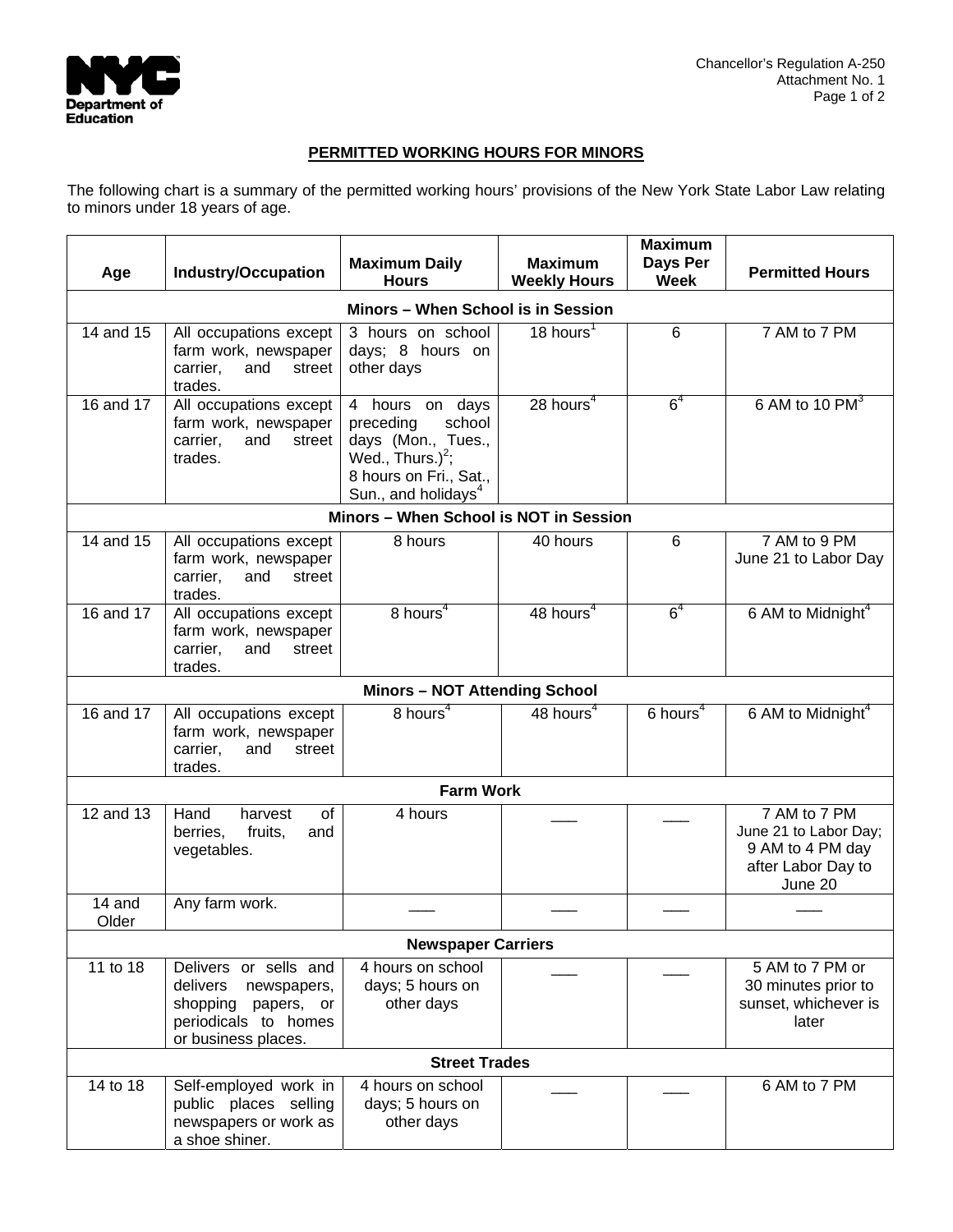

- $\overline{1}$  Students 14 and 15 enrolled in an approved work study program may work 3 hours on a school day, 23 hours in any one week when school is in session.
- $2$  Students 16 and 17 enrolled in an approved Cooperative Education Program may work up to 6 hours on a day preceding a school day other than Sunday or a holiday when school is in session as long as the hours are in conjunction with the program.
- <sup>3</sup> May work 6 AM to 10 PM or until midnight with written parental and educational authorities' consent on day preceding a school day and until midnight on day preceding a non-school day with written parental consent.
- $<sup>4</sup>$  This provision does not apply to minors employed in resort hotels or restaurants in resort areas.</sup>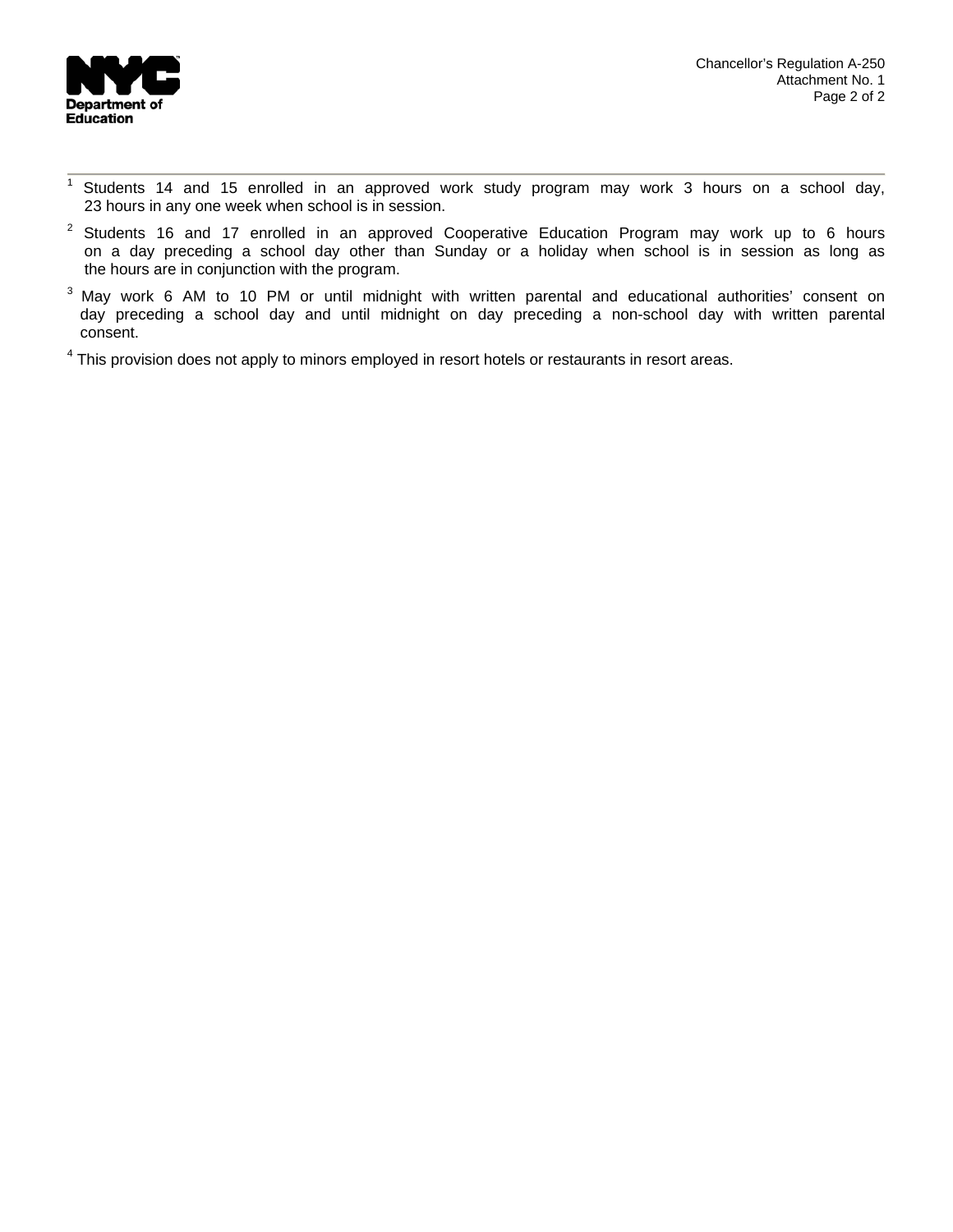

# **SAMPLE OF SATISFACTORY ACADEMIC STANDING**

### *PLEASE INSERT SCHOOL LETTERHEAD WHICH INCLUDES ADDRESS*

|           |                       | (minor's name) |                                                                                        |
|-----------|-----------------------|----------------|----------------------------------------------------------------------------------------|
|           |                       |                |                                                                                        |
|           | satisfactory academic |                | standing as determined by the                                                          |
|           |                       |                |                                                                                        |
|           |                       |                |                                                                                        |
|           |                       |                |                                                                                        |
|           | (minor's name)        |                |                                                                                        |
|           |                       |                | 12:00 a.m. on evenings followed by a school day with the written permission of parent/ |
|           |                       |                |                                                                                        |
|           |                       |                |                                                                                        |
|           |                       |                |                                                                                        |
|           |                       |                |                                                                                        |
|           |                       |                |                                                                                        |
|           |                       |                |                                                                                        |
|           |                       |                |                                                                                        |
|           |                       |                |                                                                                        |
|           |                       |                |                                                                                        |
| guardian. |                       |                |                                                                                        |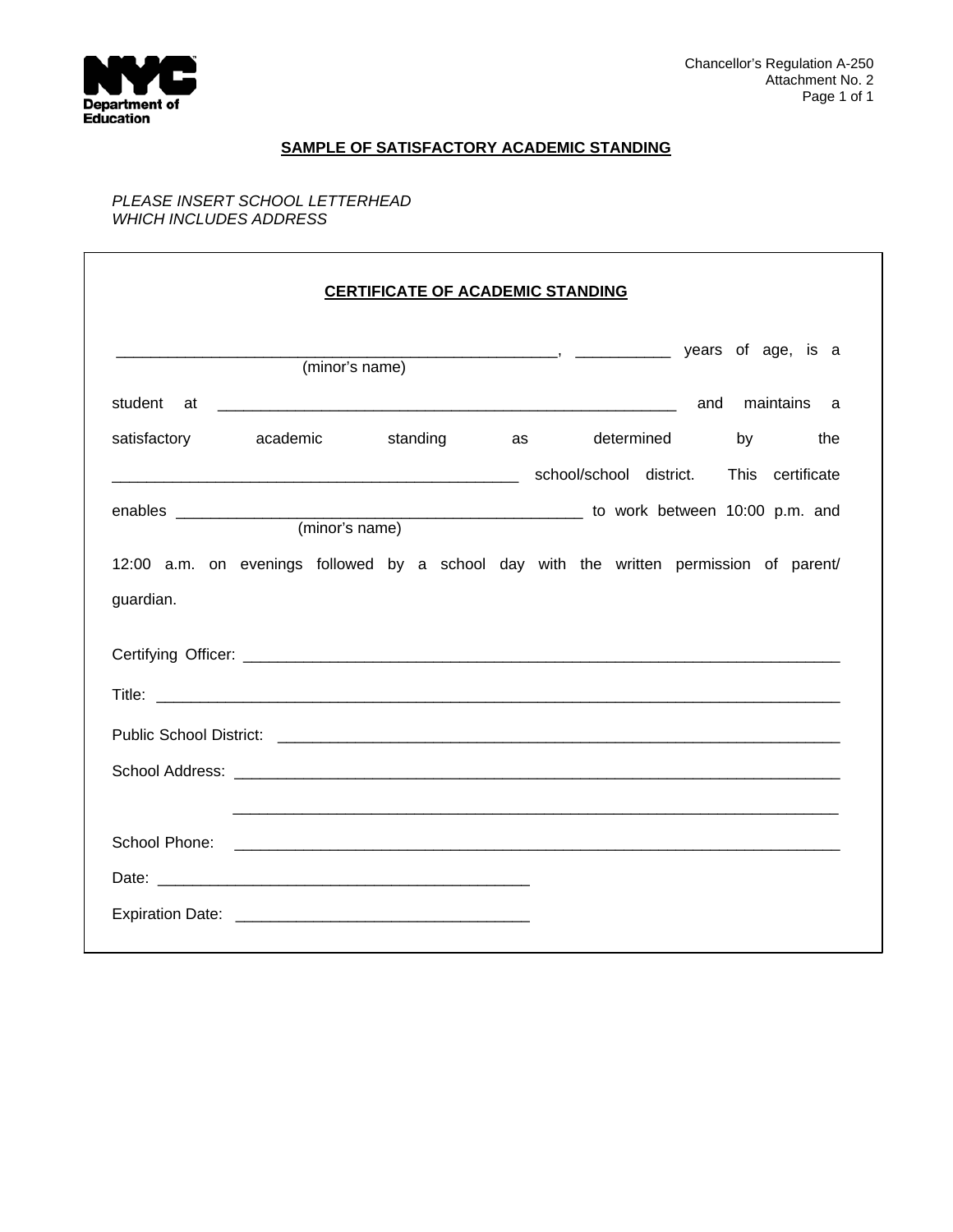

 $AT-17$ Rev. 9/91

### THE UNIVERSITY OF THE STATE OF NEW YORE THE STATE EDUCATION DEPARTMENT ALBANY, NEW YORK 12234

### APPLICATION FOR EMPLOYMENT CERTIFICATE

See reverse side of this form for information concerning employment of minors.

All signatures must be handwritten in ink, and applicant must appear in person before the certificating official.

PART  $I =$  Parental Consent  $-$  (To be completed by applicant and parent or guardian) Parent or guardian must appear at the school or issuing center to sign the application for the first certificate for full-time employment, unless the minor is a graduate of a four-year high school and presents evidence thereof. For all other certificates, the parent or guardian must sign the application, but need not appear in person to do so. 1. 22 minutes and the contract of the contract of the contract of the contract of the contract of the contract of the contract of the contract of the contract of the contract of the contract of the contract of the contract Nonfactory Employment Certificate -- Valid for lawful employment of a minor 14 or 15 years of age enrolled in day school when  $\Box$ attendance is not required. Student General Employment Certificate - Valid for lawful employment of a minor 16 or 17 years of age enrolled in day school  $\Omega$ when attendance is not required. Full-Time Employment Certificate -- Valid for lawful employment of a minor 16 or 17 years of age who is not attending day school.  $\mathbf{r}$ I hereby consent to the required medical examination and employment certification as indicated above, Signature of Parent or Guardian) **PART II - Evidence of Age -** (To be completed by issuing official only) management ++ Check evidence of age accepted -+ Document # (if any) management management management ++ Date of Birth! **Birth Certificate** State Issued Photo **I.D. Driver's License** Schooling Record Specify) PART III - Certificate of Physical Fitness Applicant shall present a Certificate of Physical Fitness from a school or private physician. Said examination must have been given within 12 months prior to issuance of the employment certificate. If the Certificate of Physical Fitness is limited, the issuing official shall issue a Limited Employment Certificate (valid for a period not to exceed 6 months unless the limitation noted by the physician is permanent, then the certificate will remain valid until the minor changes jobs. Enter the limitation on the employment certificate. **PART IV - Picdge of Employment**  $-$ +To be completed by prospective employer) Part IV must be completed only for: (a) a minor with a medical limitation; and (b) for a minor 16 years of age who is leaving school, and resides in a district (New York City and Buffalo) which require a minor 16 years of age who is not employed to attend school, according to Section 3205 of the Education Law. Description of Applicant's World | Month | Martin Communication | Martin | Martin | Martin | Martin | Martin | Martin | Martin | Martin | Martin | Martin | Martin | Martin | Martin | Martin | Martin | Martin | Martin | Mar formanimano annume days per week manimum manimum and ours per day, beginning and considerable and manimum manimum p.m. Name of Firm  $F_{\text{NLOIV}}$ Nonfactory **Modern Contract Contract Contract Contract Contract Contract Contract Contract Contract Contract Contract Contract Contract Contract Contract Contract Contract Contract Contract Contract Contract Contract Contract Contrac**  $\label{eq:2} \begin{minipage}{0.9\linewidth} \begin{tabular}{l} \hline \multicolumn{3}{c}{\textbf{0.9\linewidth}} \end{tabular} \begin{tabular}{l} \hline \multicolumn{3}{c}{\textbf{0.9\linewidth}} \end{tabular} \end{minipage} \begin{minipage}{0.9\linewidth} \begin{tabular}{l} \hline \multicolumn{3}{c}{\textbf{0.9\linewidth}} \end{tabular} \end{minipage} \begin{minipage}{0.9\linewidth} \end{minipage} \begin{minipage}{0.9\linewidth} \end{minipage} \begin{minipage}{0.9\linewidth} \end{minipage} \begin{minip$ **ITelephone Numberi** 

**PART V - Schooling Record -** (To be completed by school official).

Part V must be completed only for a minor 16 years of age who is leaving school, and resides in a district (New York City and Buffalo) which require a minor 16 years of age to attend school, according to Section 3205 of the Education Law.

| Nome of Schools    | I certify that the records of manufacturer and manufacturer and construction of the content of the state in the construction of the construction<br>Addressi |                                                                                                                                                                                                                                |  |
|--------------------|--------------------------------------------------------------------------------------------------------------------------------------------------------------|--------------------------------------------------------------------------------------------------------------------------------------------------------------------------------------------------------------------------------|--|
|                    |                                                                                                                                                              |                                                                                                                                                                                                                                |  |
| Nome of Applicant) | show that the companion of the second companion of the companion was whose date of bath is the parameter of the companion                                    |                                                                                                                                                                                                                                |  |
|                    |                                                                                                                                                              | The context about the company associated as a company of the company and the company associated as a strong of the company of the company of the company of the company of the company of the company of the company of the co |  |
|                    |                                                                                                                                                              | Signature of Principal or Designee!                                                                                                                                                                                            |  |

#### **PART VI - Employment Certification -** (fo be completed by issuing official only) Certificate Number model and compared with the company of the company

**Signaure of Employer)**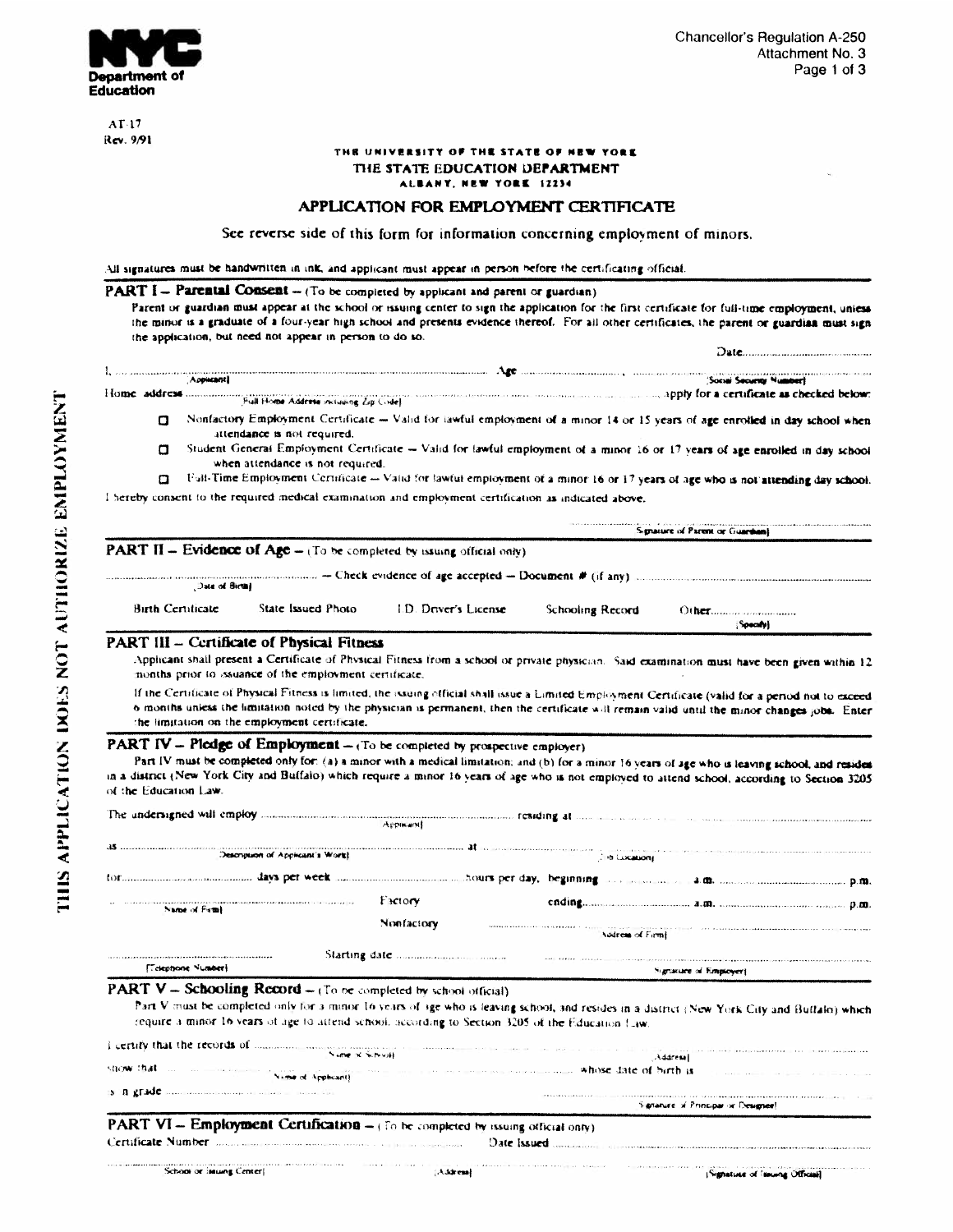

### **GENERAL INFORMATION**

An employment certificate (Student Nonfactory, Student General, or Full Time), may be used for an unlimited number of successive job placements in lawful employment permitted by the particular type of certificate.

A Nonfactory Employment Certificate is valid for 2 years from the date of issuance or until the student turns 16 years old, with the exception of a Limited Employment Certificate. A Limited Employment Certificate is valid for a maximum of 6 months unless the limitation noted by the physician is permanent then the certificate will remain valid until the minor changes job. It may be accepted only by the employer indicated on the certificate.

### A new Certificate of Physical Fitness is required when applying for a different type of employment certificate, if more than 12 months have elapsed since the previous physical for employment.

An employer shall retain the certificate on file for the duration of the minor's employment. Upon termination of employment, or expiration of the employment certificate's period of validity, the certificate shall be returned to the minor. A certificate may be revoked by school district authorities for cause.

A minor employed as a Newspaper Carrier, Street Trades Worker, Farm worker, or Child Model, must obtain the special Occupational Permit required.

A minor 14 years of age and over may be employed as a caddy, babysitter, or in casual employment consisting of yard work and household chores when not required to attend school. Employment certification for such employment is not mandatory.

An employer of a minor in an occupation which does not require employment certification should request a Certificate of Age.

### **PROHIBITED EMPLOYMENT**

Minors 14 and 15 years may not be employed in, or in connection with a factory (except in delivery and clerical employment in an enclosed office thereof), or in certain hazardous occupations such as: construction work; helper on a motor vehicle; operation of washing, grinding, cutting, slicing, pressing or mixing machinery in any establishment; painting or exterior cleaning in connection with the maintenance of a building or structure; and other listed in Section 133 of the New York State Labor Law.

Minors 16 and 17 years of age may not be employed in certain hazardous occupations such as: construction worker; helper on a motor vehicle, the operation of various kinds of power-driver machinery; and others listed in Section 133 of the New York State Labor Law.

### **HOURS OF EMPLOYMENT**

Minors may not be employed during the hours they are required to attend school.

Minors 14 and 15 years of age may not be employed in any occupation (except farm work and delivering, or selling and delivering newspapers):

### When school is in session:

more than 3 hours on any school day, more than 8 hours on a nonschool day, more than 6 days in any week. for a maximum of 18 hours per week, or maximum of 23 hours per week if enrolled in a supervised work study program approved by the Commissioner. After 7 p.m. or before 7 a.m.

# When school is not in session:

- 
- more than 8 hours on any day, 6 days in any week, for a maximum of 40 hours per week.
- After 9 p.m. or before 7 a.m.

This certificate is not valid for work associated with newspaper carrier, agriculture or modeling.

Minors 16 and 17 year of age my not be employed: -

### When school is in session:

more than 4 hours on days preceding school days; more than 8 hours on days not preceding school days (Friday, Saturday, Sunday and holidays), 6 days in any week for a maximum of 28 hours per week.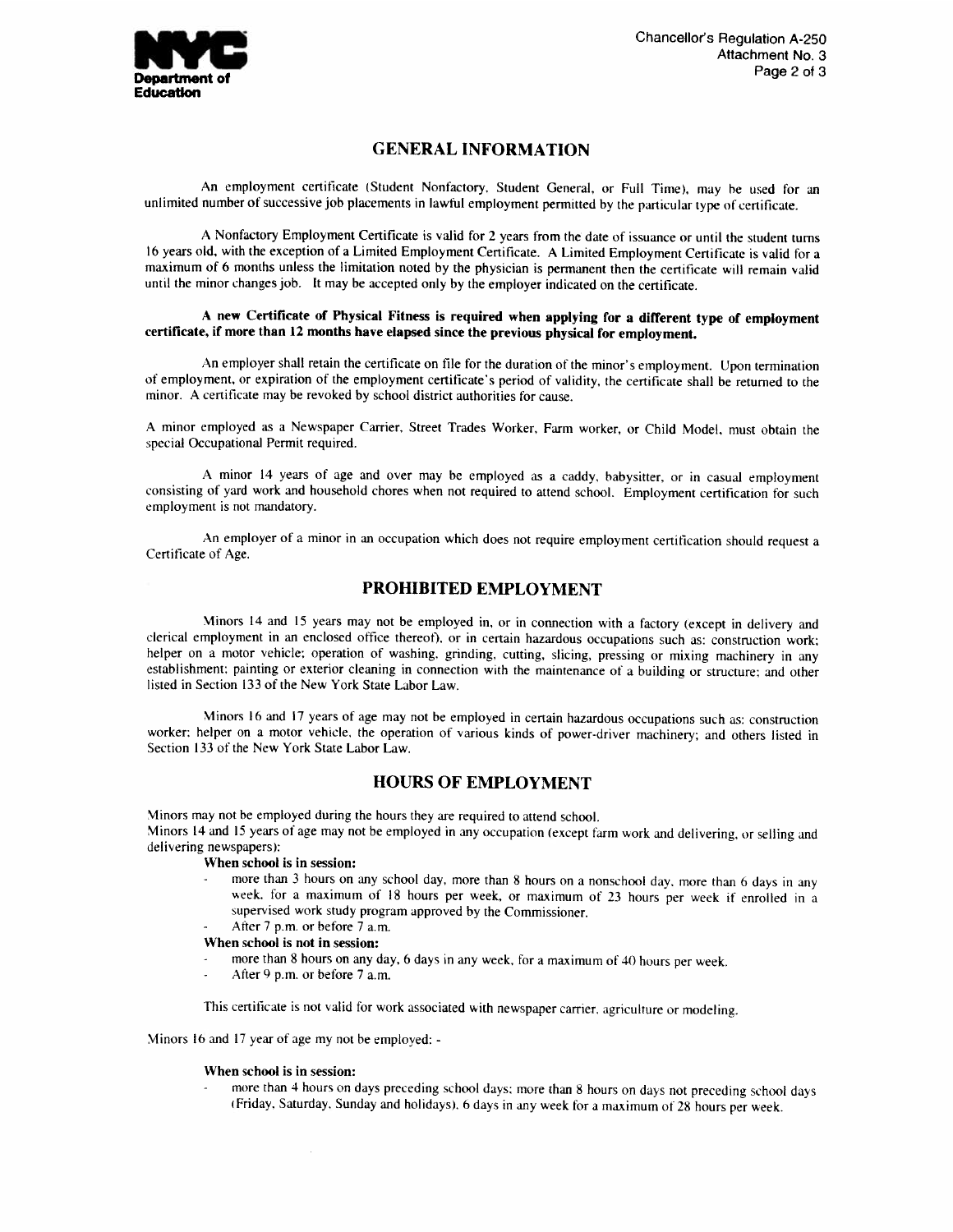

 $\ddot{\phantom{0}}$ 

- Between 10 p.m. and 12 midnight on days followed by school day without written consent of parent or  $\ddot{\phantom{a}}$ guardian and a certificate of satisfactory academic standing from the minor's school (to be validated at the end of each marking period).
	- Between 10 p.m. and 12 midnight on days not followed by school day without written consent of parent or guardian.

#### When school is not in session:

more than 8 hours on any day, 6 days in any week, for a maximum of 48 hours per week.

## **EDUCATION LAW, SECTION 3233**

"Any person who knowingly makes a false statement in or in relation to any application made for an employment certificate or permit as to any matter by this chapter to appear in any affidavit, record, transcript, certificate or permit therein provided for, is guilty of a misdemeanor."

25-2760.52.2(250 Pkgs) 2/94